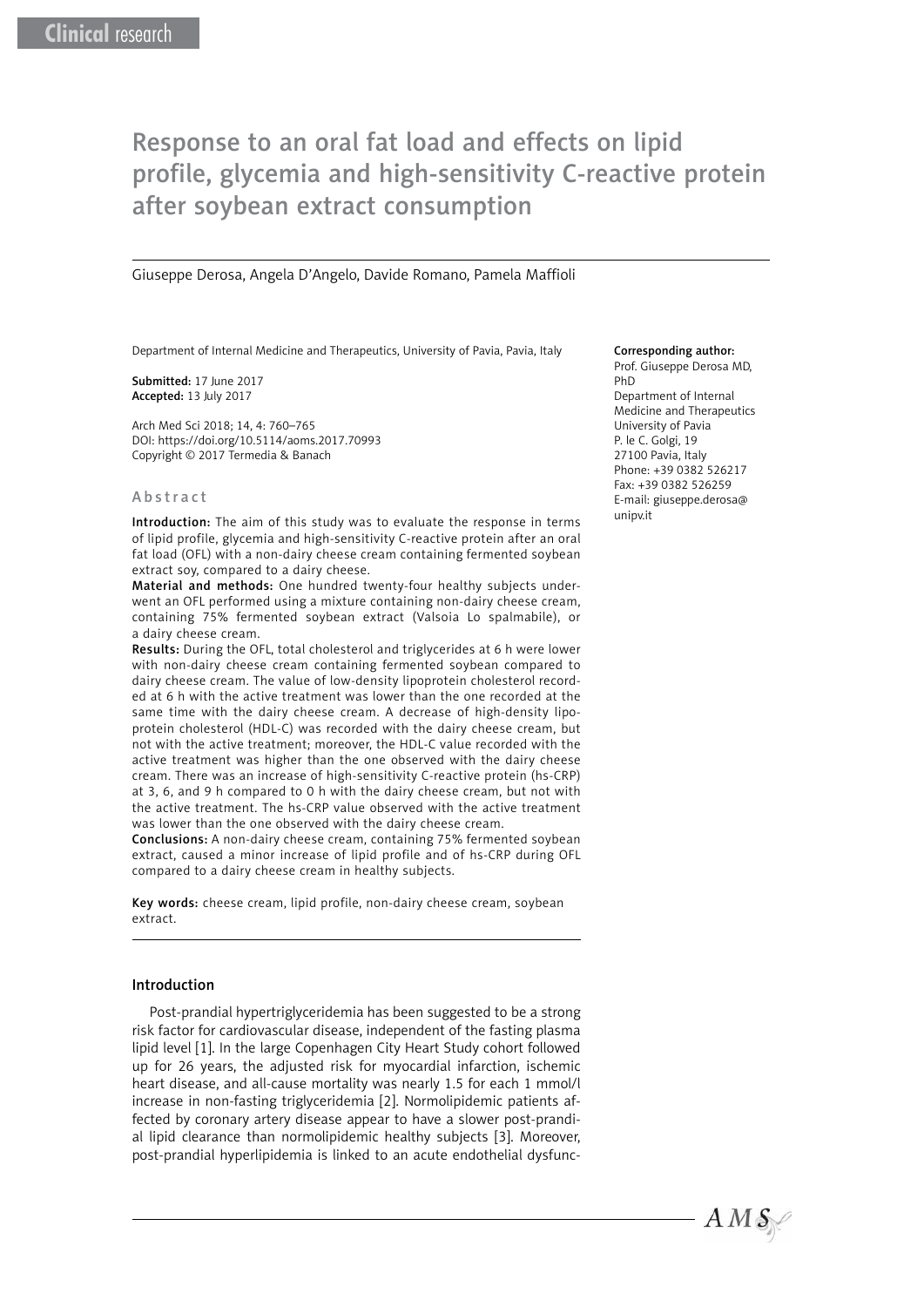tion in moderately dyslipidemic patients, and the slower the post-load triglycerides (Tg) clearance is, the faster is the coronary atherosclerosis progression [4, 5]. The oral fat load (OFL) is considered to be one of the more accurate models of post-prandial lipoprotein metabolism [6], and it has been widely used to evaluate the post-prandial fat load effect on single markers of inflammation [7], mainly in small samples of healthy subjects or in patients affected by metabolic diseases [8].

Derosa *et al.* have already studied the effect of an OFL on inflammation and endothelial stress markers and demonstrated that the OFL induces a complex systemic inflammatory response that includes interleukin-6 (IL-6), tumor necrosis factor-α (TNF-α), high-sensitivity C-reactive protein (hs-CRP), and cell adhesion molecules, even before Tg levels significantly increase [9, 10].

In the literature, several nutraceuticals have been found to have positive action on lipid profile [11– 15]. Soy consumption has been associated with a modulation of lipid metabolism [16]. This positive effect was confirmed by the European Food Safety Authority (EFSA, Parma, ITALY) [17]. In epidemiological studies, the consumption of soy, soy isoflavones, or both, was inversely correlated with circulating levels of total cholesterol (TC) [18, 19], low-density lipoprotein-cholesterol (LDL-C) [19], and Tg [20], and positively correlated with the levels of high-density lipoprotein-cholesterol (HDL-C) [21].

For this reason, the aim of this study was to evaluate the response in terms of lipid profile, glycemia and hs-CRP after an OFL with a non-dairy cheese cream containing fermented soybean extract soy (Valsoia Lo spalmabile), compared to a dairy cheese in healthy subjects.

## Material and methods

## Study design

This double-blind, randomized, controlled, clinical trial was conducted at the Department of Internal Medicine and Therapeutics, University of Pavia and Fondazione IRCCS Policlinico San Matteo, Pavia (Italy). The study protocol was approved by the institutional review board and was conducted in accordance with the 1994 Declaration of Helsinki and its amendments and the Code of Good Clinical Practice [22]. All subjects provided written informed consent to participate in this study after a full explanation of the study had been given.

# Subjects

We enrolled 124 Caucasian healthy subjects, aged  $\geq$  18 years old, of either sex. Subjects with infective or inflammatory disorders were excluded, as well those taking anti-inflammatory medications. They were judged to be in good health on the basis of physical examination, medical history, routine blood work, urinalysis, and electrocardiogram. Subjects who smoked any amount of cigarettes during the previous 12 months were not included in the study. Subjects were eligible for inclusion if they had a condition of euglycemia (fasting plasma glucose < 100 mg/dl), normotension according to the World Health Organization criteria (systolic blood pressure (SBP) < 140 mm Hg and diastolic blood pressure (DBP)  $\langle$  90 mm Hg) [23], a normal lipid profile (total cholesterol < 200 mg/dl and triglycerides  $\langle 150 \text{ mg/dl} \rangle$  [24], and normal thyroid function. Women who were pregnant or breastfeeding or of childbearing potential and not taking adequate contraceptive precautions were also excluded. Apart from contraceptives pills, subjects were not taking any medication.

Suitable subjects, identified from a review of case notes and/or computerized clinic registers among blood donors attending the institute, were contacted by the investigators in person or by telephone.

# Oral fat load test

The fat load was given between 8.00 and 9.00 h after a 12-h fast and a 3-day abstention from alcohol intake. Participants were also asked to refrain from intense exercise during the preceding days. The test drink consisted of a non-dairy cheese cream (Valsoia Lo spalmabile) or a dairy cheese cream. The fat meal was consumed within 10 min. After the ingestion of the fat load, subjects were only allowed to drink water during the following 12 h. Blood samples were drawn before and 3, 6, 9, and 12 h after the fat load.

The composition of the non-dairy cheese cream and dairy cheese cream is shown in Tables I and II.

## Diet and exercise

Subjects began a controlled-energy diet based on American Heart Association (AHA) recommendations [25] that included 50% of calories from carbohydrates, 30% from fat (6% saturated), and 20% from proteins, with a maximum cholesterol content of 300 mg/day and 35 g/day of fiber. Patients were not treated with vitamins or mineral preparations during the study.

## Assessments

Before starting the study, all subjects underwent an initial screening assessment that included a medical history, physical examination, vital signs (blood pressure and heart rate), a 12-lead electrocardiogram, measurements of waist circumference (WC), abdominal circumference (AC), hip circumference (HC), body mass index (BMI) calculated as body weight  $(kg)/$ height  $(m)^2$ , assessment of fasting plasma glucose (FPG), TC, LDL-C, HDL-C, Tg,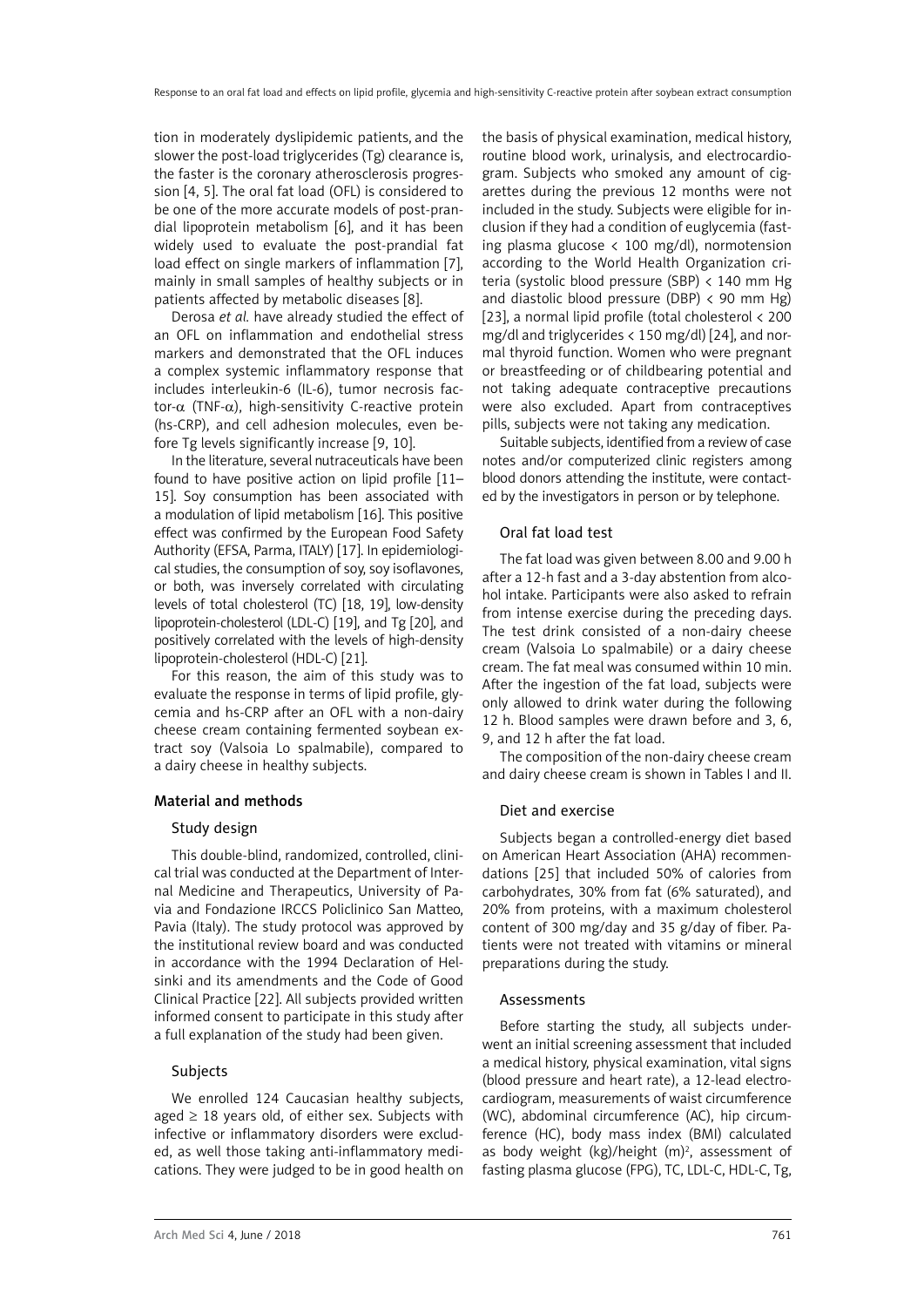Table I. Composition of non-dairy cheese cream (Valsoia Lo spalmabile) and dairy cheese cream

| Non-dairy (soybean extract) cheese cream                                | Dairy cheese cream                                                       |
|-------------------------------------------------------------------------|--------------------------------------------------------------------------|
| Fermented soya extract 75%<br>[water, soya beans (8.4%), live cultures] | Pasteurized milk                                                         |
| Coconut oil                                                             | Cream                                                                    |
| Dietary fiber                                                           | Salt                                                                     |
| Thickening agents: carrageenan-sodium alginate                          | Thickening agents<br>(sodium alginate, flour of bean seeds, carrageenan) |
| Stabilizer: pectin                                                      |                                                                          |
| Calcium phosphate, sea salt, vitamin D,                                 |                                                                          |

Table II. Nutritional composition of non-dairy cheese cream (Valsoia Lo spalmabile) and dairy cheese cream for 100 g of product

| <b>Nutrients</b> | Non-dairy (soybean extract) cheese cream | Dairy cheese cream            |
|------------------|------------------------------------------|-------------------------------|
| Energy           | 209 kcal, 861 kJ                         | 280 kcal, 1145 kJ             |
| Fats             | $20 g (17 g$ saturated)                  | 27.7 $g(17.5 g_s)$ saturated) |
| Carbohydrates    | $1.8 \text{ g} (1.3 \text{ sugars})$     | $2.7 g$ (2.6 sugars)          |
| Fibers           | 3.3 <sub>g</sub>                         | 0.1 <sub>g</sub>              |
| Protein          | 2.9g                                     | 4.5 <sub>g</sub>              |
| Salt             | $0.5$ g                                  | 0.3 <sub>g</sub>              |
| Calcium          | $120 \text{ mg}$                         |                               |

lipoprotein (a) [Lp(a)], apolipoprotein A-I (Apo A-I), apolipoprotein B (Apo B), and Hs-CRP. All variables were assessed at baseline and during OFL.

For a description of how various parameters were assessed, please see our previous paper [26].

### Statistical analysis

Distribution of all variables was tested with the Kolmogorov-Smirnov normality test. Baseline and post-OFL values of normally distributed parameters were compared using repeated measures analysis of variance (ANOVA). Baseline and post-OFL values of non-normally distributed parameters were compared by applying non-parametric analysis of variance (Kruskal-Wallis). Differences over time and the association with the parameters were evaluated with stepwise multiple linear regression analysis. Outcome variables with a skewed distribution were transformed to a log scale before statistical testing [27]. A *p*-value of less than 0.05 was considered statistically significant. All tests were two-sided. Statistica 6.0 (StatSoft, Inc. 2003, Tulsa, OK, US) was used for statistical computations. All results are expressed as mean ± standard deviation (SD).

#### Results

#### Studied sample

A total of 124 subjects were enrolled in the trial. 49.2% of them (61) were randomized to the active treatment (cheese cream, containing fermented soybean), and 50.8% (63) to a dairy cheese cream. Subjects' data of both groups are listed in Table III.

### Oral fat load

Both TC and Tg levels increased at 3, 6 and 9 h after OFL in the active treatment ( $p < 0.05$  for all) or dairy cheese arms (*p* < 0.05, *p* < 0.01, *p* < 0.05 respectively) (Figure 1). TC and Tg levels recorded with active treatment after 6 h were lower compared to the ones recorded at the same time with the dairy cheese cream ( $p < 0.05$ ).

Regarding LDL-C, there was an increase at 3 (*p* < 0.05), 6 (*p* < 0.01), and 9 h (*p* < 0.05) compared to 0 h during the OFL performed with the dairy cheese cream, and at 6 h with the active treatment ( $p < 0.05$ ); moreover, the LDL-C value recorded at 6 h with the active treatment was lower than the one recorded at the same time with the dairy cheese cream ( $p < 0.05$ ) (Figure 1).

A decrease of HDL-C was recorded at 6 and 9 h compared to 0 h with the dairy cheese cream (*p* < 0.05 for both). No changes were recorded with the active treatment. The HDL-C value recorded with the active treatment was higher than the one recorded with the dairy cheese cream at 6 and 9 h (*p* < 0.05 for both) (Figure 1).

Regarding hs-CRP, there was an increase at 3 (*p* < 0.05), 6 (*p* < 0.01), and 9 h (*p* < 0.05) compared to 0 h with the dairy cheese cream, while no dif-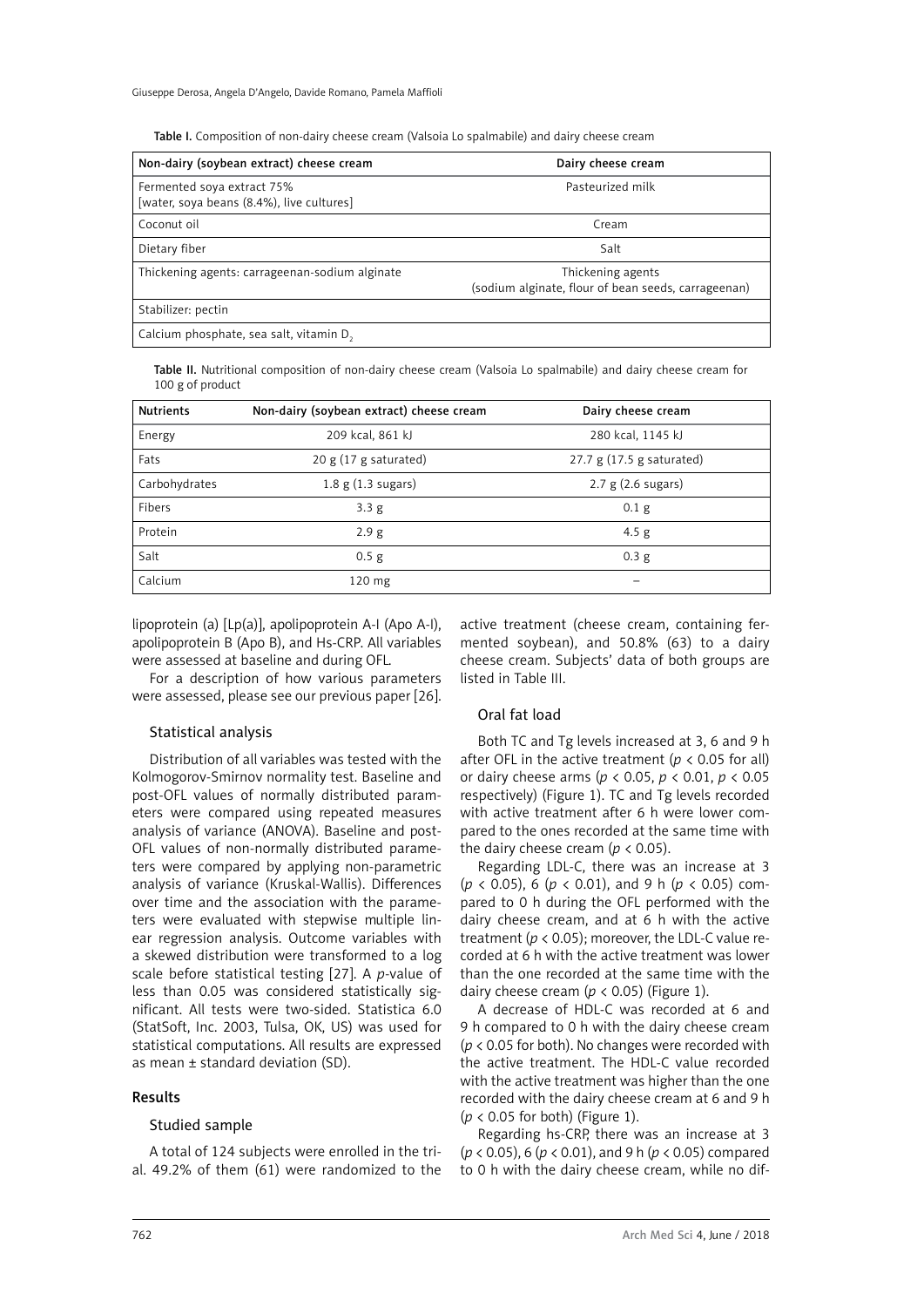| Parameter                   | Dairy cheese cream | Non-dairy (soybean extract)<br>cheese cream | P-value |
|-----------------------------|--------------------|---------------------------------------------|---------|
| $\overline{N}$              | 61                 | 63                                          |         |
| Sex (M/F)                   | 31/30              | 32/31                                       | 0.146   |
| Age [years]                 | $53.4 + 9.4$       | $54.2 \pm 10.2$                             | 0.196   |
| Women taking contraceptives | 5                  | 7                                           | 0.223   |
| Height [m]                  | $1.66 \pm 0.04$    | $1.67 + 0.05$                               | 0.210   |
| Weight [kg]                 | $72.4 \pm 8.2$     | $75.5 + 9.4$                                | 0.187   |
| BM [kg/m <sup>2</sup> ]     | $26.2 \pm 2.0$     | $26.3 \pm 2.1$                              | 0.247   |
| WC [cm]                     | $90.8 \pm 6.9$     | $90.1 \pm 6.7$                              | 0.221   |
| HC [cm]                     | $102.4 \pm 8.8$    | $103.5 + 9.4$                               | 0.091   |
| AC [cm]                     | $93.1 \pm 6.8$     | $93.8 \pm 7.2$                              | 0.128   |
| FPG [mg/dl]                 | $90.3 \pm 7.7$     | $89.8 \pm 7.1$                              | 0.096   |
| TC [mg/dl]                  | 183.6 ±14.2        | $181.9 \pm 13.2$                            | 0.082   |
| LDL-C [mg/dl]               | $110.6 \pm 9.3$    | $110.2 \pm 8.9$                             | 0.088   |
| HDL-C [mg/dl]               | $48.1 \pm 6.1$     | $47.5 \pm 5.7$                              | 0.073   |
| $Tg$ [mg/dl]                | $124.7 \pm 32.8$   | $122.1 \pm 31.5$                            | 0.081   |
| $Lp(a)$ [mg/dl]             | $14.6 \pm 12.4$    | $15.8 \pm 13.2$                             | 0.069   |
| Apo A-I [mg/dl]             | $127.3 \pm 20.8$   | $125.1 \pm 18.9$                            | 0.072   |
| Apo B [mg/dl]               | $114.6 \pm 16.5$   | $113.9 \pm 16.1$                            | 0.070   |

Table III. Subjects' data in non-dairy (soybean extract) cheese cream and dairy cheese cream treatment groups at baseline

*Data are means ± SD. BMI – body mass index, WC – waist circumference, HC – hip circumference, AC – abdominal circumference, FPG – fasting plasma glucose, TC – total cholesterol, LDL-C – low-density lipoprotein cholesterol, HDL-C – high-density lipoprotein cholesterol, Tg – triglycerides, Lp(a) – lipoprotein (a), Apo A-I – apolipoprotein A-I, Apo B – apolipoprotein B, hs-CRP – high-sensitivity C-reactive protein.* 

Hs-CRP [mg/l] 0.9 ±0.6 0.8 ±0.5 0.077

ferences were recorded during the OFL performed with the active treatment. The hs-CRP value observed with the active treatment was lower than the one observed with the dairy cheese cream at 6 h (*p* < 0.05 for both) (Figure 1).

### Discussion

Our study showed that OFL performed with a non-dairy cheese cream containing fermented soybean extract soy gave a minor increase of TC, Tg, and LDL-C and a minor decrease of HDL-C compared to a dairy cheese in healthy subjects. Our results are in agreement with those already observed by Shige *et al.* [28] in Japanese people; these authors evaluated the effects of soybean protein and casein on post-prandial lipemia using OFL. They reported that 3 weeks of 20 g/day of soy protein isolate dietary supplement favorably affected the post-prandial remnant lipoprotein response as compared to the casein dietary supplement. In the literature soybean protein is reported to selectively inhibit the absorption of cholesterol in experimental animals, while it does not affect the absorption of Tg [29]. Soybean protein, compared to casein, raises hepatic LDL receptor activity [30–33], alters insulin level [34] and raises lipoprotein lipase activity [35]. It has previously been observed that post-prandial triglyceridemia is associated with several factors involved in inflammation and endothelial dysfunction, such as interleukin-6 (IL-6), tumor necrosis factor- $\alpha$  (TNF- $\alpha$ ), hs-CRP, and cell adhesion molecules, that increase during OFL [9, 10]. Similarly to our previous studies, we recorded an increase of hs-CRP during OFL; however, hs-CRP was lower with the non-dairy cheese cream compared to the dairy cheese cream. Taking into account that post-prandial lipoproteins can activate leukocytes in the blood and up-regulate the expression of leukocyte adhesion molecules on the endothelium [36], facilitating adhesion and migration of inflammatory cells into the subendothelial space, probably the minor increase of lipid profile during OFL corresponds to minor endothelial damage, with a minor increase of hs-CRP.

We believe that the positive action of soybean observed in this study could be clinically significant; in particular, soybean could be an ally in clinical practice to help patients to control their lipid profile in addition to a healthy lifestyle. Of course, our study has some limitation: the most important is the inequality concerning the contents of the tested products; the small sample enrolled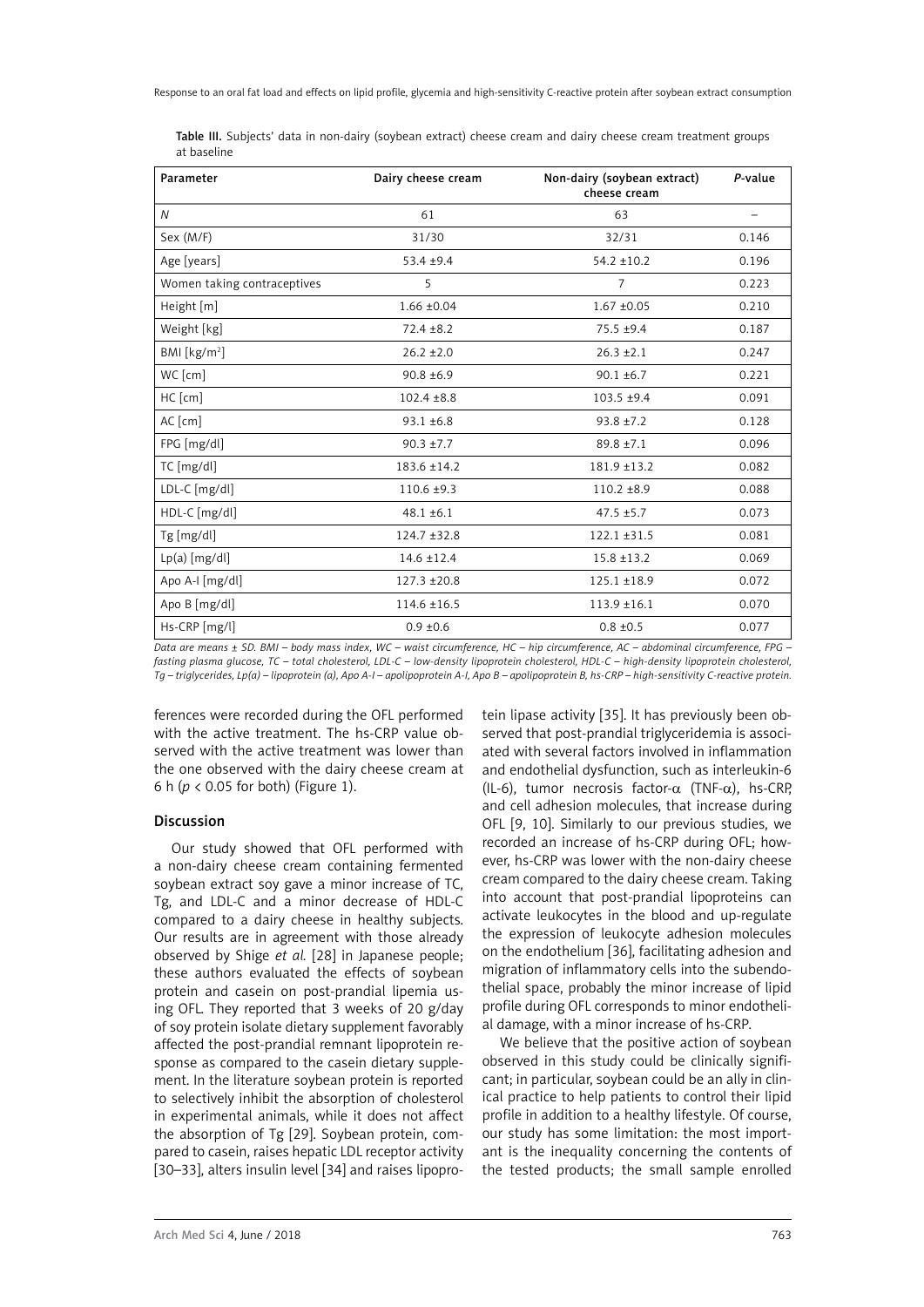Giuseppe Derosa, Angela D'Angelo, Davide Romano, Pamela Maffioli



and the short observational period are further limitations.

In conclusion, a non-dairy cheese cream, containing 75% fermented soybean extract, caused a minor increase of lipid profile and of hs-CRP during OFL compared to a dairy cheese cream in healthy subjects.

## Acknowledgments

This research was supported by Valsoia, which provided medications without charge. Valsoia had no role in the design, analysis or writing of this article.

# Conflict of interest

The authors declare no conflict of interest.

#### References

- 1. McBride PE. Triglycerides and risk for coronary heart disease. JAMA 2007; 298: 336-8.
- 2. Nordestgaard BG, Benn M, Schnohr P, Tybjaerg-Hansen A. Nonfasting triglycerides and risk of myocardial